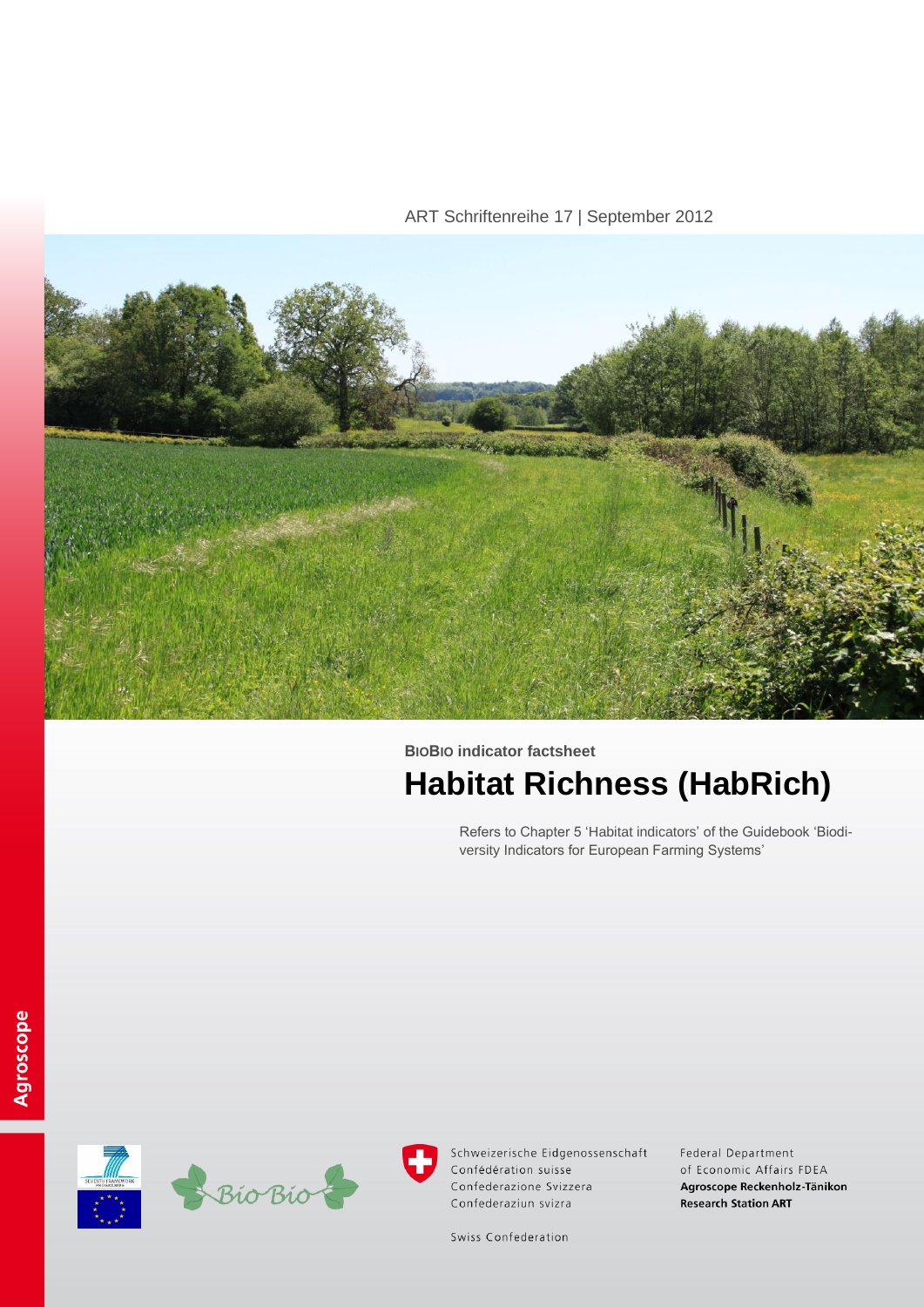# **Habitat Richness (HabRich)**

#### **Description**

Number of habitat types, including linear habitats, occurring on a farm. Habitats considered are intensively farmed habitats as well as extensively farmed and semi-natural habitats. The **unit** of measurement is number of habitats per hectare of farm area. **Sub-indicators** can be generated from this such as Number of intensive agricultural habitats or extensive agriculture and semi-natural habitats per hectare of farm area.

Habitat Richness is a **state indicator** and over time it can be used as a **change indicator**. Some farms have large fields of a single crop, with few field boundaries or other semi-natural habitats. This is typical of arable farming. These farms will have low Habitat Richness. Other farms, typically horticultural farms, have very small fields and grow a variety of crops, thus having a greater Habitat Richness. Often there is an association between farm size, field size and habitat richness, but this is not necessarily the case. Habitat Richness is standardized to a per area basis to correct for differences in farm sizes.

#### **Surveyor skills**

The indicator is based on habitat mapping, which requires basic GIS, ecological and botanical skills.

#### **Data collection method**

The habitat mapping method is described in **[Deliverable 2.2](http://www.biobio-indicator.wur.nl/UK/Publications+and+deliverables/)**<sup>1</sup>.

#### **Calculation method**

Habitat Richness is measured by summing up the number of different areal and linear habitat types recorded on the farm. To standardize these values to a per hectare basis, this total number of habitats should be divided by total farm area  $(m^2)$ and multiplied by 10,000. For small farms <1ha this standardization would lead to artificially high values due to mathematical reasons. HabRich should therefore not be calculated for farms <1ha.

HabRich =  $\frac{N}{114}$  $\frac{N}{UAA}$  (

l

In which *HabRich* is Habitat Richness, *N* the number of habitat types on the farm and UAA the area of the farm  $(m^2)$ .

#### **Results from BioBio case studies**

The graph shows the HabRich mean values and their distribution across the 12 BioBio case study regions. Two olive farms in Spain were excluded from this calculation because they were smaller than 1 hectare. In most case studies, there is a reasonable spread of the values across the farm sample, which means that the indicator differentiates between individual farms. The Spanish Dehesa farms have the lowest values mostly because of the large size of those farms and of the large average 'Patch Size', compared to the farm and 'Patch Size' of the other case study regions. This result illustrates the limitations of comparisons across such different regions and farming systems. High values were reached in some



*Large scale arable farm (top, Groningen, The Netherlands) and small scale mixed farm (bottom, N-Portugal). Photos: Bob Bunce, Alterra*



#### *Distribution of indicator 'Habitat Richness'*

*Each point displays the indicator value of a farm. Farms are grouped in the respective case studies. Yellow: field crops & horticulture in Austria, France and the Netherlands, green: specialist grazing livestock in Bulgaria, Switzerland, Hungary, Norway, Wales and Dehesa in Spain, blue: mixed crops & livestock in Germany, pink: permanent crops in Italy and olives in Spain. The colored box contains the values of 50 % of the farms of a case study. The line marks the median.* 

Dennis P. et al. 2012. Biodiversity in organic and low-input [farming systems](http://www.biobio-indicator.org/deliverables.php) ALTERRA. Report 2308.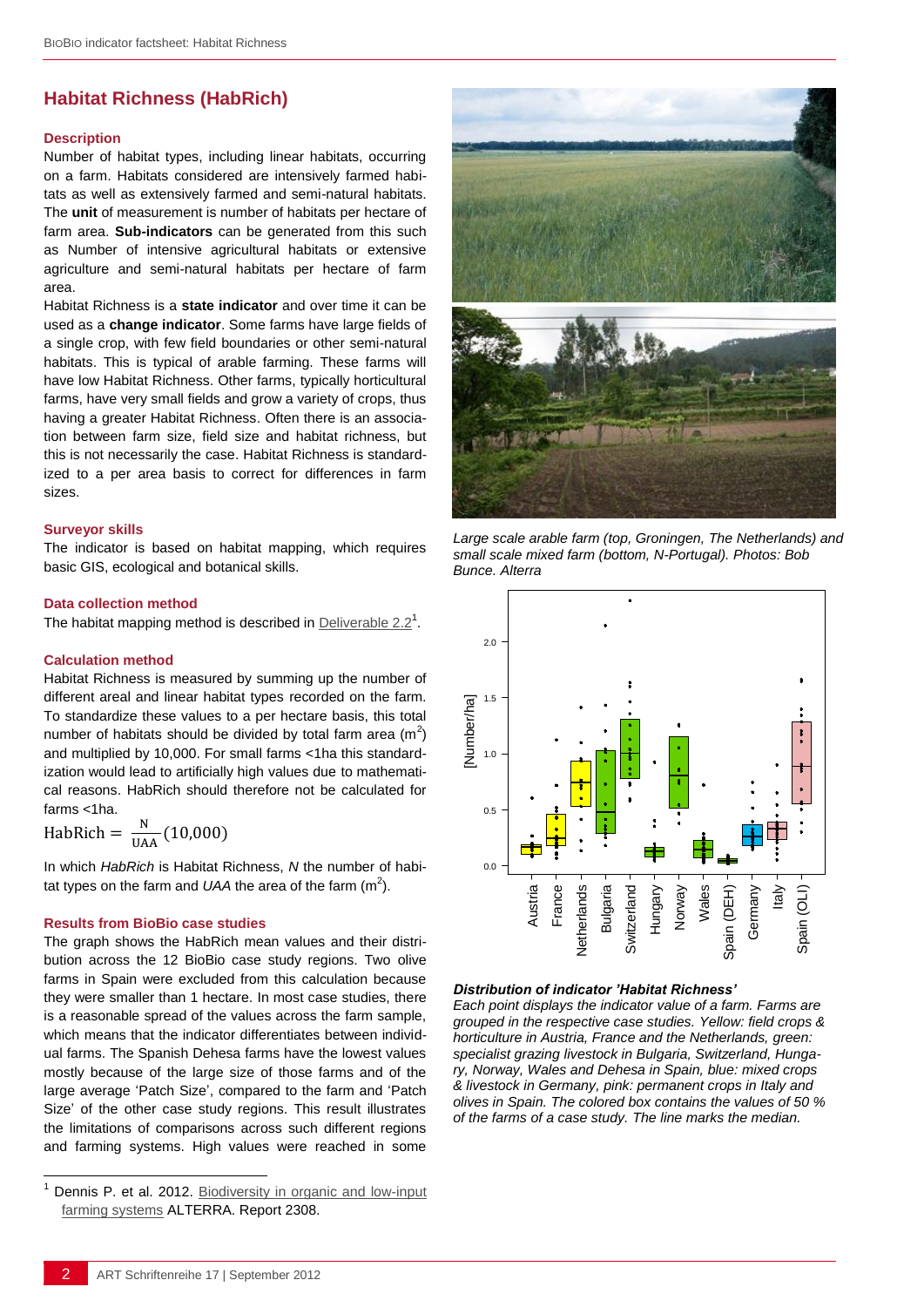

*Sown flower strip in Switzerland, dissecting an agricultural habitat (crops) into two. Swiss farmers have to manage 7% or more of their land as "Ecological Compensation Areas" under Cross Compliance. Photo: Gabriela Brändle Agroscope*

grassland case study regions and in the horticultural case study in The Netherlands, where there are comparatively small plots of different crops / vegetables.

# **Estimated effort and costs**

#### **(labour effort required, analysis)**

The indicator measurement requires habitat mapping and subsequent GIS analysis. Medium effort.

#### **Habitat Richness change as an indicator**

A decrease in indicator value (change in state) may indicate pressures on biodiversity, e.g. habitat loss, changes in farming practice or increased field size. An increase in habitats per farm can also signal land use changes, such as a change from intensive farming to hobby farming or planting green corridors. Changes in state may also be a response to the application of agri-environmental policies, e.g. increased linear elements due to designation and planting of species rich grass strips.

#### **Interpretation**

Adding a new habitat type to a farm will offer options for additional species to be present on the farm. Higher values of HabRich therefore indicate the potential of species to be present on the farm. However, the indicator should only be interpreted in conjunction with other indicators, namely with 'Habitat Diversity' (HabDiv) and 'Patch size' (PatchS) as well as farm management indicators (particularly indicators of management intensity). This is because an increase in Habitat Richness may be due to either addition of new seminatural habitat or diversification of agricultural practices. Similarly, decreases in 'Habitat Richness' may be due to increases in the size of certain habitat types and the loss of others, e.g. an increase in arable field size resulting in loss of hedgerows.

HabRich cannot differentiate between two farms, of which one consists of a range of different habitat types with reasonable areas of each, and the other mostly of intensively managed crops and e.g. a few crop margins, making up a small share of the farm. HabDiv and PatchS will yield the additional information which is needed to evaluate the potential of the farm to host wild species. HabRich can only be interpreted in the context of the farm landscape under study as this allows for its interpretation for specific sets of species, e.g. species dependent on agricultural land versus those dependent on semi-natural habitat. As individual species have different habitat requirements, changes that are positive for some species are negative for others. An increase in openness is positive for meadow birds, but will be negative for forest birds. An increase in field size through field boundary removal will reduce semi-natural habitat, which is negative for butterfly and bee species and subsequently pollination as an ecosystem service. In general, grassland species decline as woodland habitats increase and woodland species decline as grassland increases. Small scale farming landscapes with a number of different habitat types will therefore generally support a higher biodiversity than large scale monoculture. However, 'Habitat Richness' will be more important for some species than others and factors such as size, shape, history or the location of habitats in the landscape can also be important.

#### **Strengths and weaknesses**

Habitat mapping requires fieldwork, but the indicator is easily computed once the habitat map is available. Indicator values depend strongly on the definition of habitats and on the habitat mapping method (thematic and spatial resolution), so comparisons between farms/countries require standardization (as in BioBio). 'Habitat Richness' reflects the variety of habitats and is not affected by spatial configuration of the farm or relative abundance of each habitat type. However, very different farms can have the same 'Habitat Richness' and not all habitat types are of equal value for biodiversity. Other mapderived as well as management indicators will aid interpretation. By controlling for the number of habitat types per hectare comparisons can be made between farms of different sizes $2$ . Sub-indicators can be used to show a mix of farmed habitats and semi-natural habitats.

-

 $2$  For very small farms <1ha this can lead to artificially high values due to mathematical reasons. HabR should therefore not be calculated for farms <1ha.